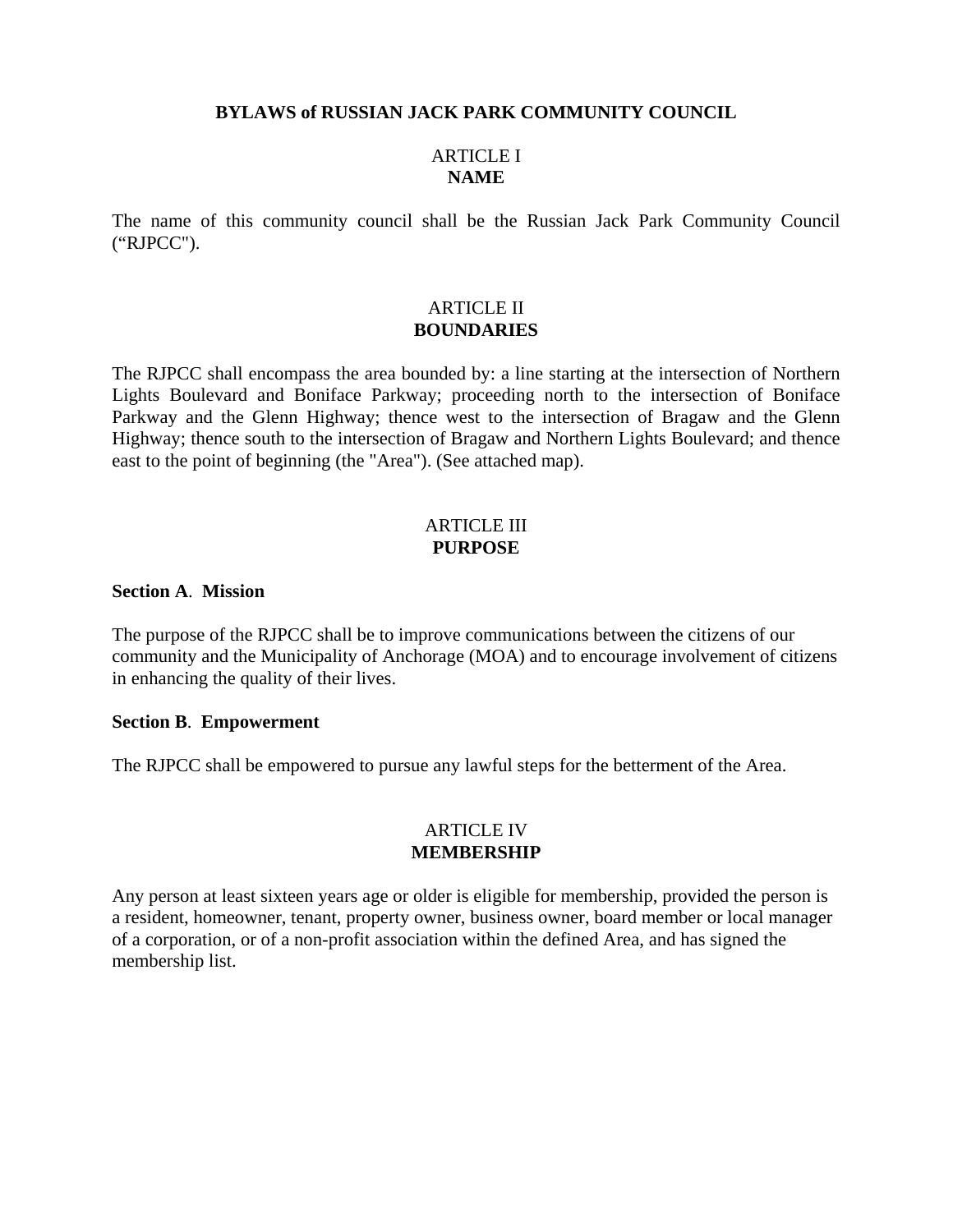## ARTICLE V **MEETINGS**

At least four general membership meetings a year shall be called by the President. All meetings shall be open to the general public.

## ARTICLE VI **VOTING**

## **Section A**. **Eligibility**

Each eligible member who has signed the membership list shall be permitted to vote on issues before the Community Council. However, in order to vote on revisions to bylaws or election of officers a member must have attended at least three meetings prior to the meeting at which the vote is to take place in the preceding twelve months.

## **Section B**. **Unitary Vote**

Each member of the RJPCC shall have one vote, even if an individual possesses several properties or businesses within the Area.

## **Section C**. **No Proxies**

Each member must be present to vote. Proxy voting is not allowed.

## ARTICLE VII **EXECUTIVE BOARD**

## **Section A. Eligibility**

The Executive Board is composed of the elected officers and all chairmen of the standing committees of the RJPCC.

## **Section B. Meetings**

The Executive Board shall meet at the call of the President or any three board members. An effort will be made to notify all board members of all meetings.

## **Section C. Responsibility**

The Executive Board is delegated to make decisions and speak on behalf of the RJPCC, when the general membership is unable to meet. The Executive Board shall keep the membership informed of important and controversial matters and shall report all actions taken at the next General Meeting.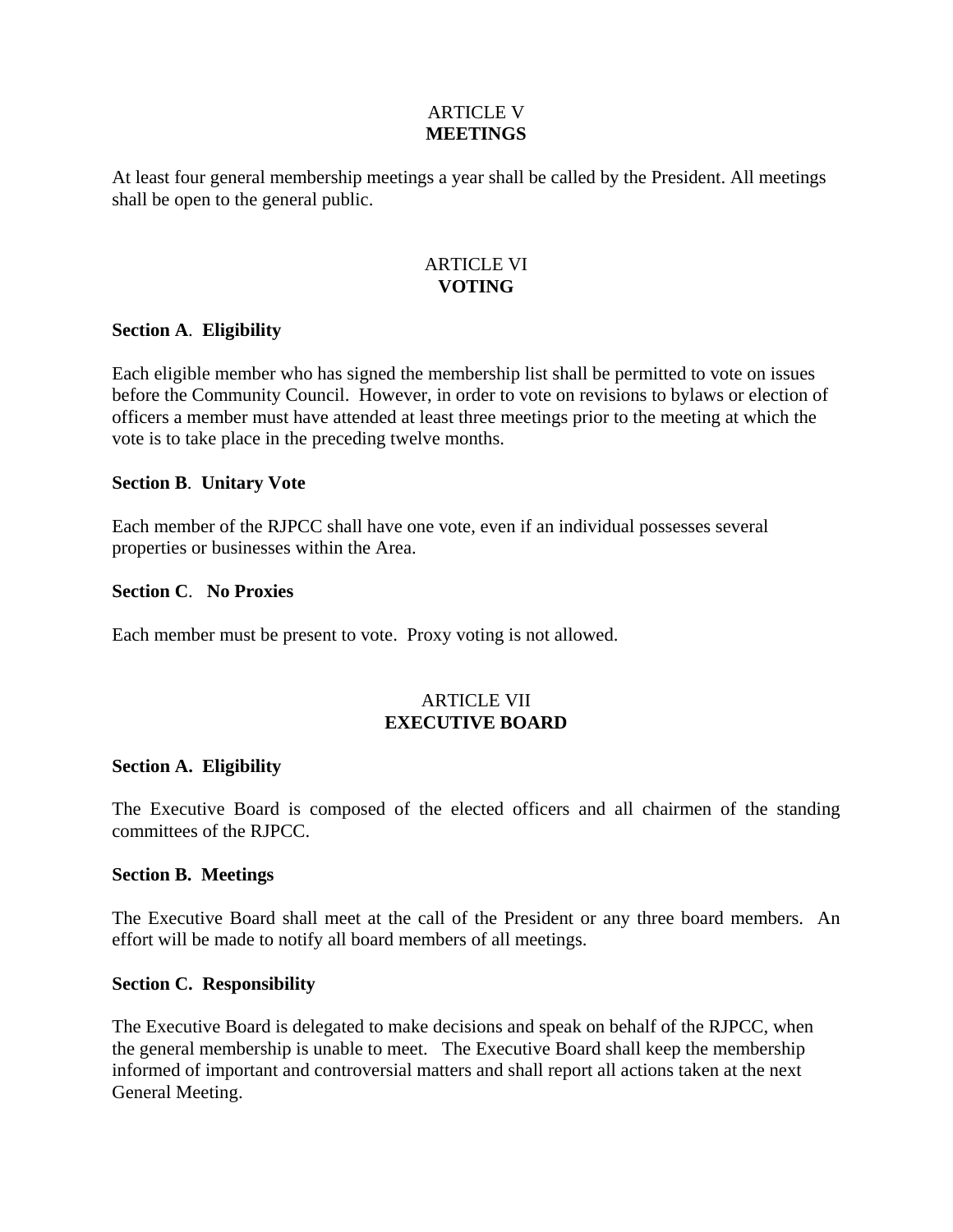## ARTICLE VIII **OFFICERS**

#### **Section A. Positions**

The RJPCC officers are the President, Vice President, Secretary, Treasurer, and Trustee**.** In order to serve as an elected officer, a person must be a member of the Council.

#### **Section B. Election**

Elections shall take place annually at the December General Membership Meeting**.** 

## **Section C. Term of Office**

Officers shall serve for one calendar year from January 1 to December 31.

### **Section D. Duties of Officers**

1. The President. The President shall supervise RJPCC affairs, which include:

 a. call general membership meeting, preside at them, and ensure that the bylaws are followed;

b. establish meeting agendas.

 c. be the official spokesperson (written or oral) for the RJPCC or designate an alternate.

 d. ensure that the email and postal mail membership lists are only used for council business.

2. The Vice President. The Vice President shall:

a. assume the duties of President when the President is absent;

 b. keep custody of the membership register list (name, address, phone number) and ensure that it is available at every RJPCC meeting and provide a copy to the President.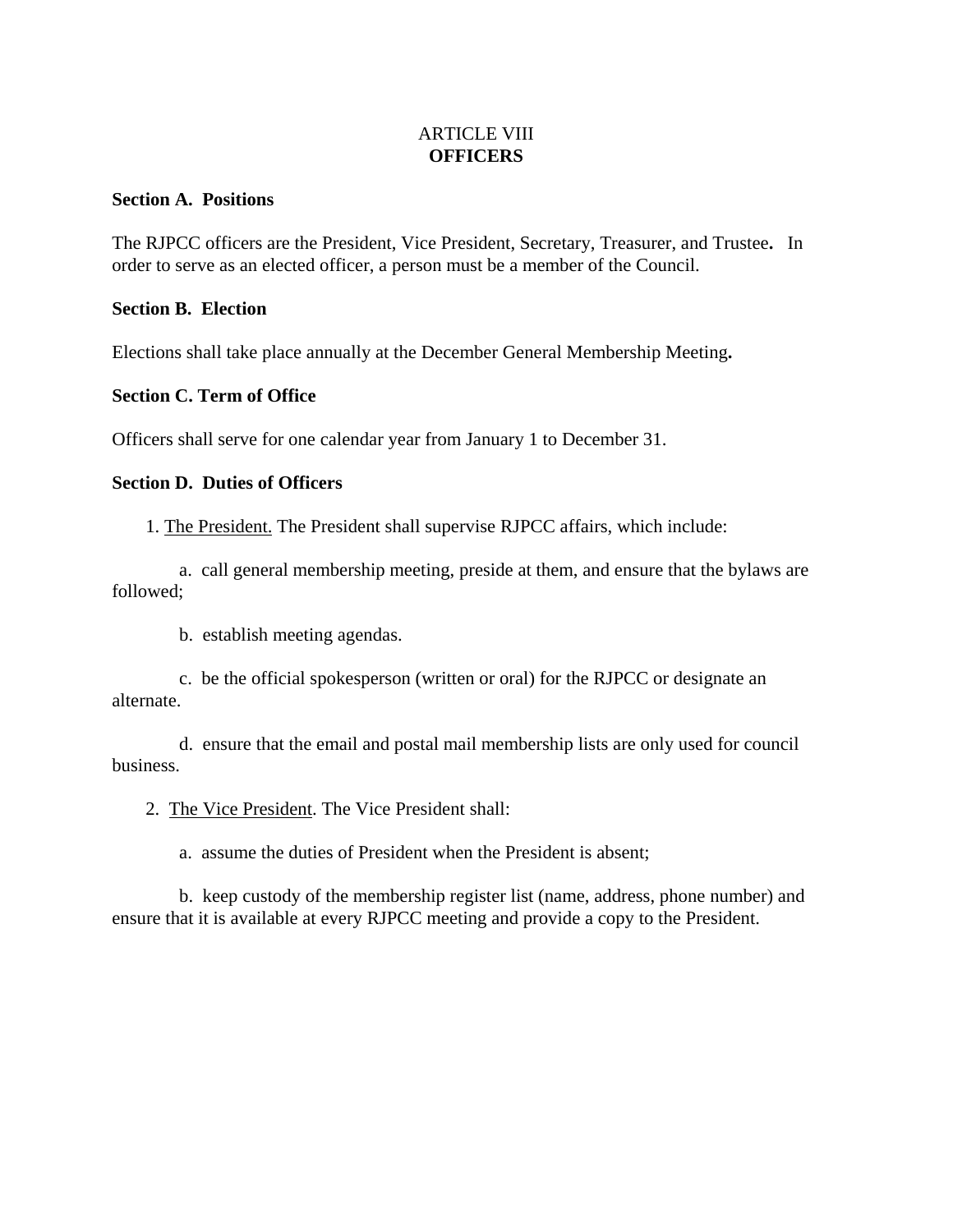## 3. The Secretary shall:

a. ensure that a copy of these bylaws are available at every RJPCC meeting;

 b. make and keep a written report of the minutes of all meetings and submit them for approval at the following meeting and provide a copy to the President ;

c. be responsible for maintaining records and doing correspondence**.**

4. The Treasurer shall:

a.have charge of and responsibility for all RJPCC funds.

 b. deposit funds collected by the RJPCC into an account at a bank selected by the Executive Board with the Treasurer being responsible for all deposits and accounting. The President, Vice President and Treasurer are authorized to sign checks, with two signatures required for each withdrawal from the checking or savings account.

 c. ensure any expenditures of less than fifty dollars (\$50.00) is approved by the Executive Board or General Membership prior to release of the funds, and any expenditures of fifty dollars (\$50.00) and over shall only be expended after approval by the general membership.

 d. provide a written report to the membership of all receipts and expenditures at every meeting and provide a copy to the President.

e. prepare an annual report for the first meeting after the end of the calendar year.

5. The Trustee shall:

a. maintain a correct inventory list of all RJPCC physical properties.

 b. conduct an annual audit report of the RJPCC Treasury with the assistance of the Treasurer and a third person to be appointed by the President.

 c. present the written audit report and inventory list at the general membership at the December Meeting and provide a copy to the President.

 6. Officers shall perform all duties incident to the office, plus such other duties as may be assigned by the President.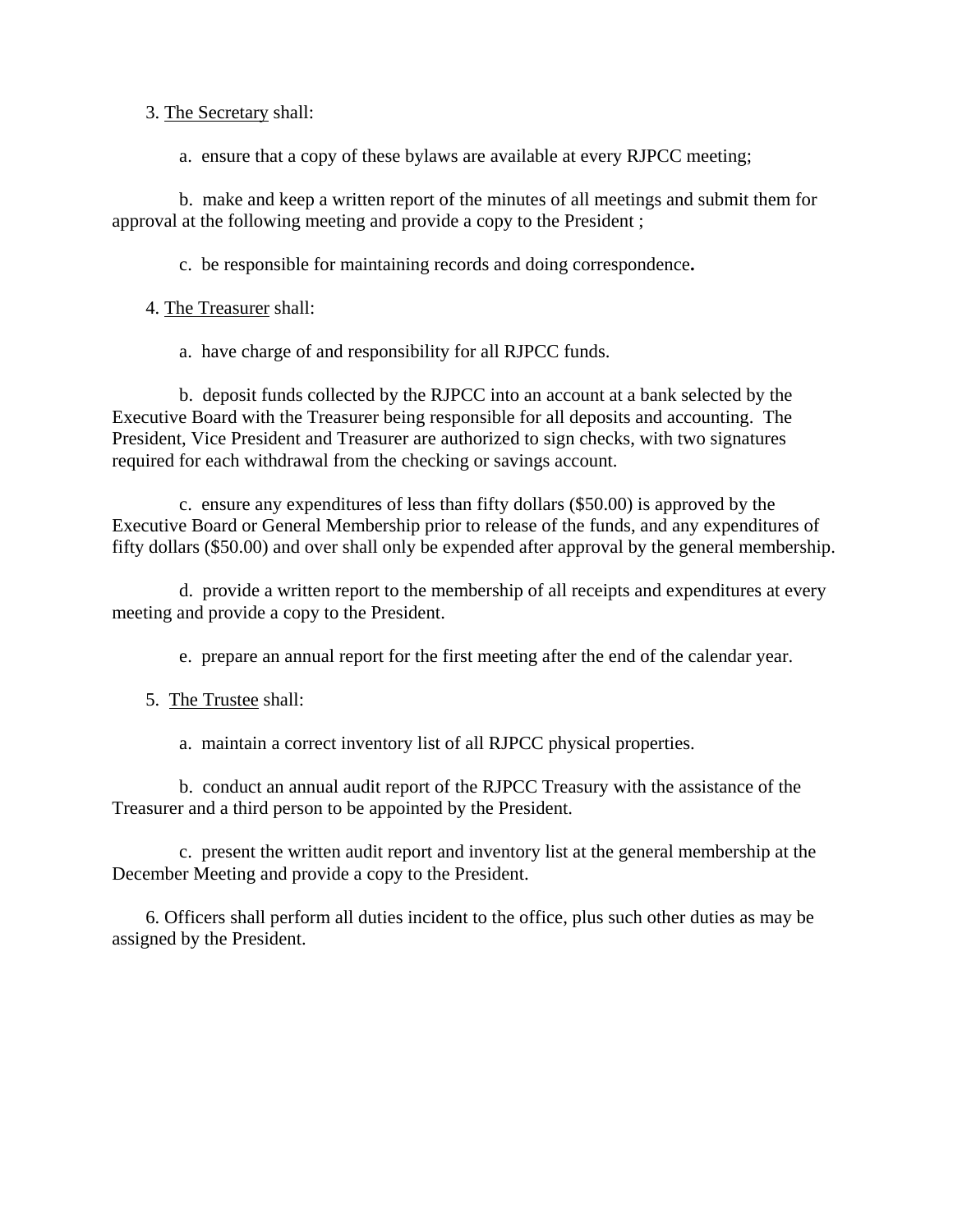## **Section E. Resignations, Vacancies, and Removals**

1. Resignations shall be in writing.

 2. Three (3) consecutive unexcused absences may cause a vacancy. Removals, resignations, and vacancies shall be filled by appointment by the President until the next regular election.

3. Any officer of the RJPCC may be removed for violation of the Council's rules.

 a. Written notice must be given to the elected officers and the member or officer being considered for removal at least fifteen (15) days prior to the general membership meeting at which time a vote of confidence will be taken;

 b. Provisions must be made on the agenda for presentation of charges and for defense of the accused;

 c. A two-thirds (2/3) vote of the RJPCC members present and voting is required for an officer to be removed.

# **ARTICLE IX FINANCES**

## **Section A. Banking**

All Funds collected by the RJPCC shall be deposited in a single bank account by the Treasurer.

## **Section B. Contributions**

The RJPCC shall follow Municipal Code with regard to contributions.

## **Section C. Disposal of Assets**

In the event that the RJPCC holds no meetings and transacts no business for one year, the MOA shall be empowered to recover and hold in trust any and all funds and physical property in the name of the RJPCC. The MOA shall transfer these funds and physical property in total to the first newly formed council occupying any portion of the Area.